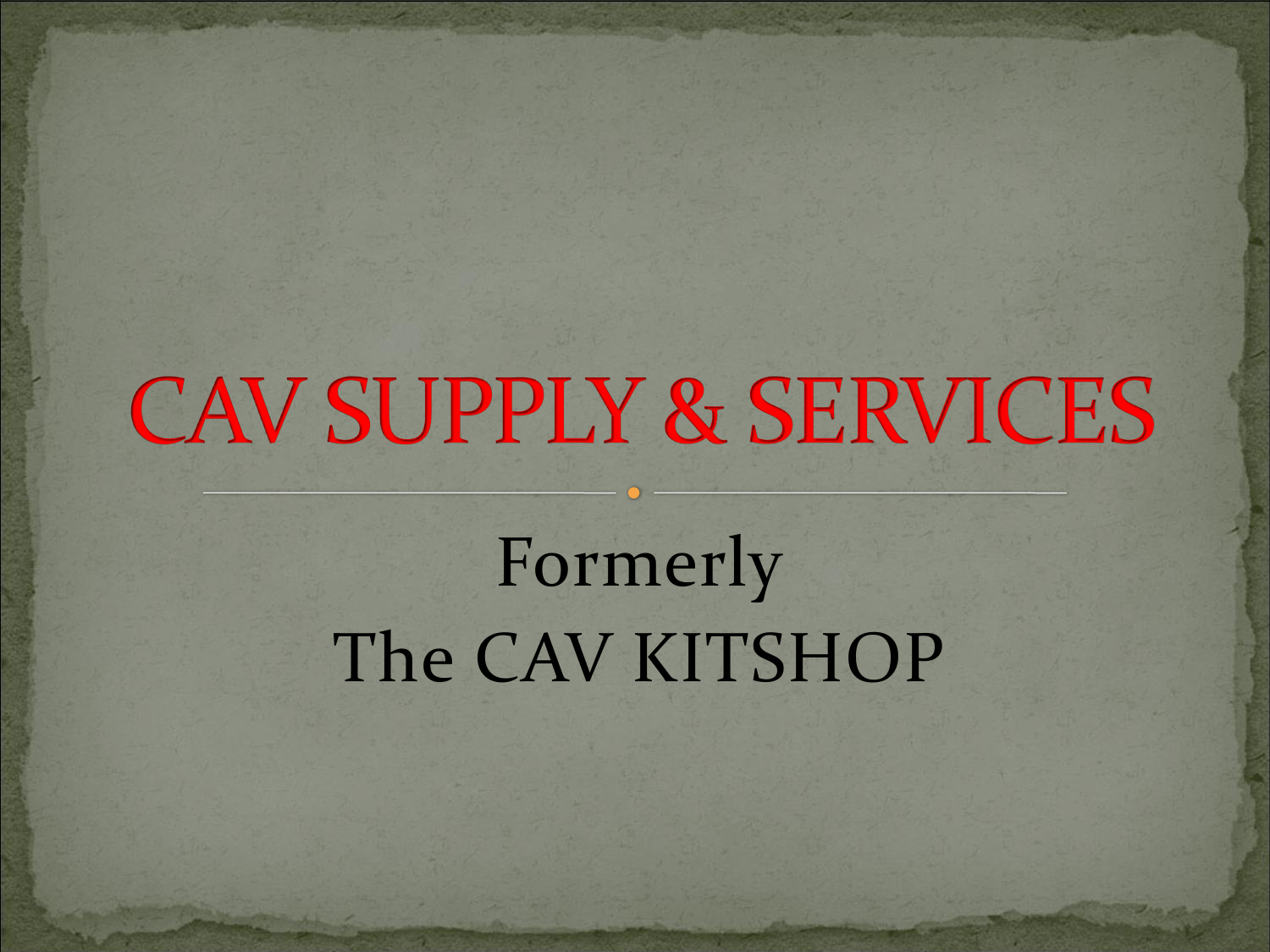### **New Ordering Process / Policy**

- We will be adopting a 'Bi-Annual' Ordering Process … this will be based entirely on a 'Supply & Demand' Policy and may be reduced to an 'Annual' Ordering Process.
- All Orders will be processed from Units through Formation Membership Coords Only.
	- Members / Units will pay all Shipping Costs on all orders … therefore, it will be very advantageous for Units to place bulk Orders.
- We will only hold Limited Inventories to assist New Memberships in acquiring Items prior to the next Ordering Period …. these Limited Inventories will be derived from the min 24 Units being ordered.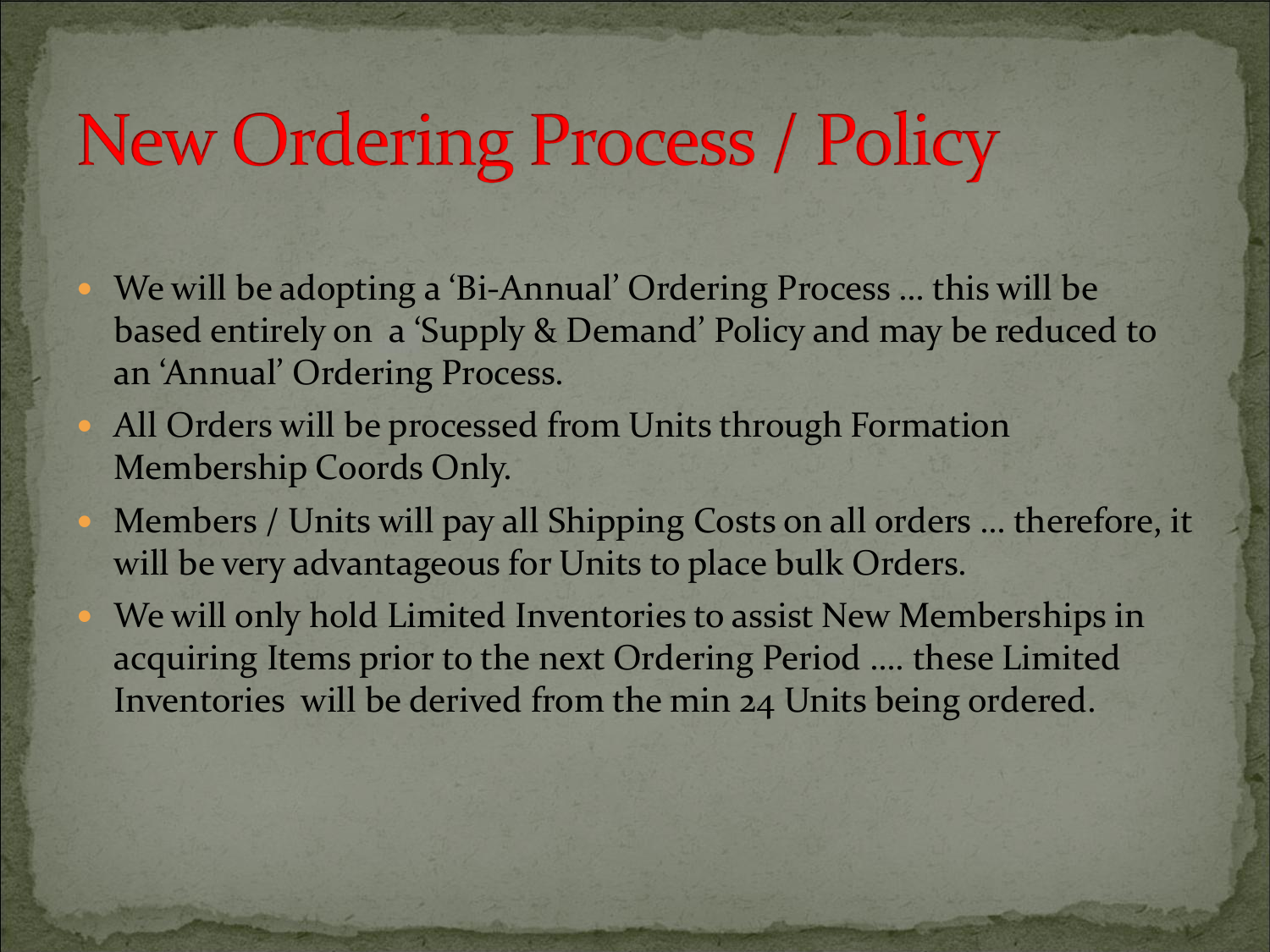#### New Price List  $-$  based on orders of 24 Units

- CAV T-Shirt S/S \$20 All Sizes
- CAV T-Shirt L/S \$25 All Sizes
- Dress & Golf Shirts \$35 All Sizes
- Sweatshirt Crew Neck \$25 / Oversize xxl/xxxl \$30
- Pullover Hoodie \$30 / Oversize xxl/xxxl \$35
- Full-Zip Hoodie \$35 / Oversize xxl/xxxl \$40 • Full-Zip Micro Fleece Jacket - \$40
- Soft Shell Jackets \$80 All Sizes .. "Now Avail in Red"
- Ball Cap \$25
- CAV Coin \$5 (250 Units)
- CAV Mission Tags \$5